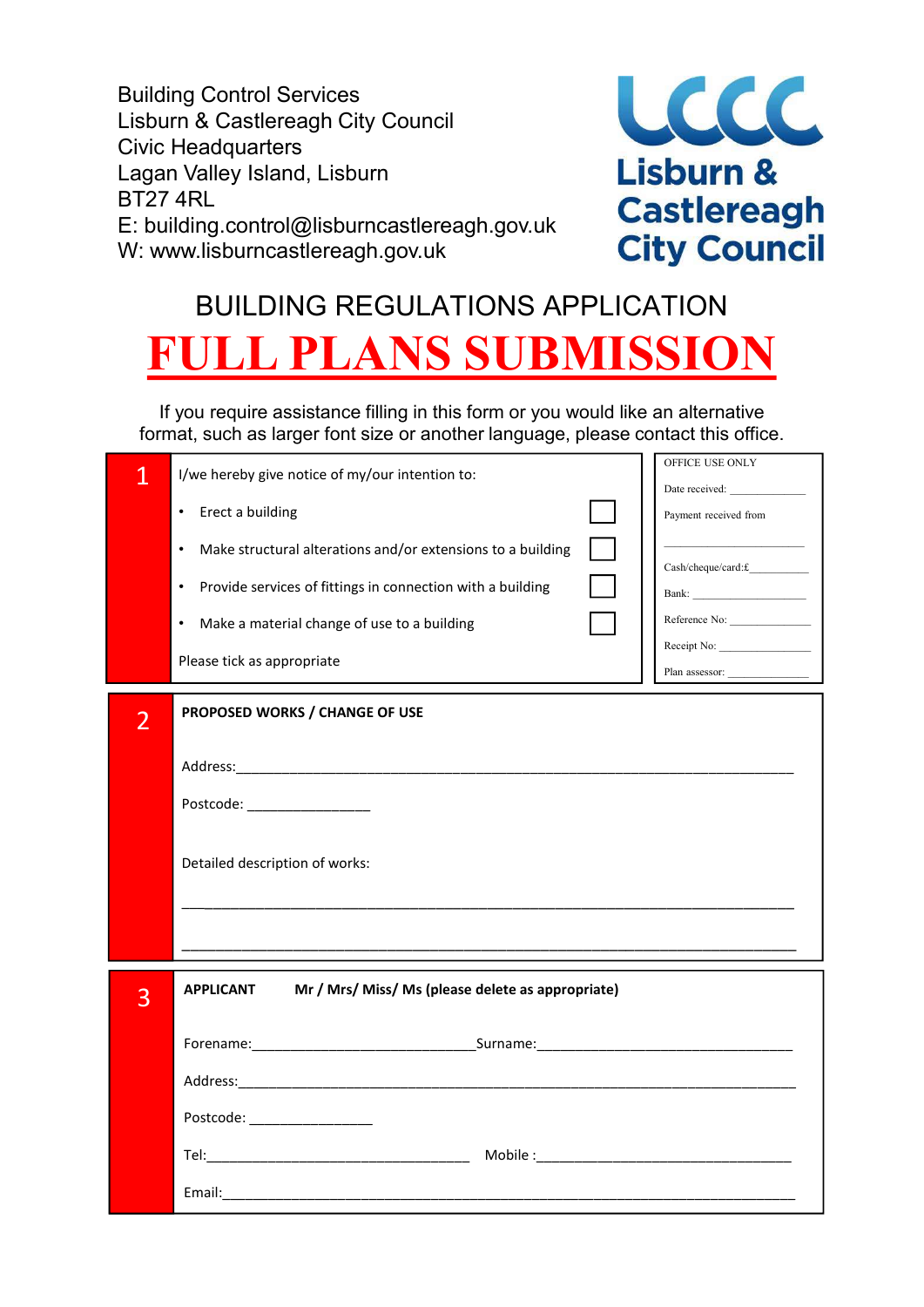| 4 | <b>AGENT (If any)</b>        | Mr / Mrs/ Miss/ Ms (please delete as appropriate)                                                                                                                                                                                   |
|---|------------------------------|-------------------------------------------------------------------------------------------------------------------------------------------------------------------------------------------------------------------------------------|
|   |                              |                                                                                                                                                                                                                                     |
|   | Address:                     |                                                                                                                                                                                                                                     |
|   | Postcode: National Postcode: |                                                                                                                                                                                                                                     |
|   |                              | <b>Tel:</b> The contract of the contract of the contract of the contract of the contract of the contract of the contract of the contract of the contract of the contract of the contract of the contract of the contract of the con |
|   | Email:                       |                                                                                                                                                                                                                                     |

| 5               | USE OF THE BUILDING                                                 |            |                      |
|-----------------|---------------------------------------------------------------------|------------|----------------------|
|                 |                                                                     |            |                      |
|                 |                                                                     |            |                      |
|                 | Purpose group: __________________                                   |            |                      |
|                 | Is the building intended to be subject to an entertainment licence? | <b>YES</b> |                      |
|                 |                                                                     | <b>NO</b>  |                      |
|                 |                                                                     |            |                      |
|                 |                                                                     |            |                      |
| $6\overline{6}$ | <b>ADDITIONAL INFORMATION</b>                                       |            |                      |
|                 | Are the works approved under "type approval"?                       | YES        |                      |
|                 |                                                                     | <b>NO</b>  |                      |
|                 | If the answer above is "YES", please quote                          |            | a) reference number: |

| $6\overline{6}$ | <b>ADDITIONAL INFORMATION</b>                                                            |            |  |
|-----------------|------------------------------------------------------------------------------------------|------------|--|
|                 | Are the works approved under "type approval"?                                            | <b>YES</b> |  |
|                 |                                                                                          | <b>NO</b>  |  |
|                 | If the answer above is "YES", please quote                                               |            |  |
|                 |                                                                                          |            |  |
|                 | Is it your intention to have the sewers adopted under the Water and Sewerage Order 2006? |            |  |
|                 |                                                                                          | <b>YES</b> |  |
|                 |                                                                                          | <b>NO</b>  |  |
|                 | Has an application for adoption been made?                                               | YES        |  |
|                 |                                                                                          | <b>NO</b>  |  |
|                 | If such an application has been made, please provide the reference number:               |            |  |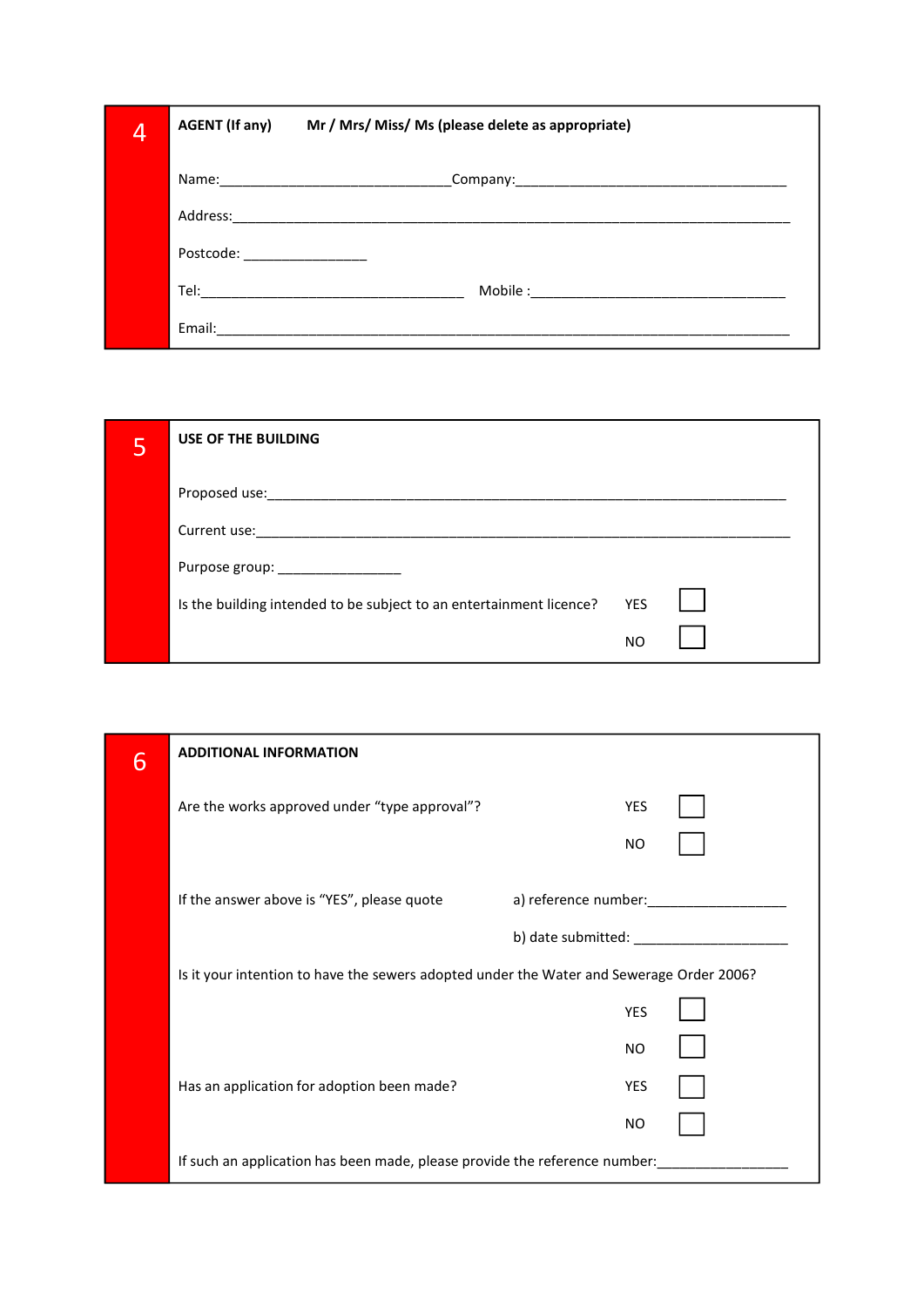| 7     | <b>PLAN FEES</b>                                                                                                                                                                                                                                                                                                                                                                                                                                                                                                                                                                                                                                                                                                                                                                                                                                                                                                                                                                                                                                                                                                                                                                                                                                                                                                                                                                                                                       | <b>AMOUNT</b>   |
|-------|----------------------------------------------------------------------------------------------------------------------------------------------------------------------------------------------------------------------------------------------------------------------------------------------------------------------------------------------------------------------------------------------------------------------------------------------------------------------------------------------------------------------------------------------------------------------------------------------------------------------------------------------------------------------------------------------------------------------------------------------------------------------------------------------------------------------------------------------------------------------------------------------------------------------------------------------------------------------------------------------------------------------------------------------------------------------------------------------------------------------------------------------------------------------------------------------------------------------------------------------------------------------------------------------------------------------------------------------------------------------------------------------------------------------------------------|-----------------|
|       |                                                                                                                                                                                                                                                                                                                                                                                                                                                                                                                                                                                                                                                                                                                                                                                                                                                                                                                                                                                                                                                                                                                                                                                                                                                                                                                                                                                                                                        | <b>ENCLOSED</b> |
|       | Erection of $\_\_\_\_\_\$ new dwellings/flats/maisonettes < 250m <sup>2</sup>                                                                                                                                                                                                                                                                                                                                                                                                                                                                                                                                                                                                                                                                                                                                                                                                                                                                                                                                                                                                                                                                                                                                                                                                                                                                                                                                                          |                 |
|       | Number of different plan types:                                                                                                                                                                                                                                                                                                                                                                                                                                                                                                                                                                                                                                                                                                                                                                                                                                                                                                                                                                                                                                                                                                                                                                                                                                                                                                                                                                                                        |                 |
|       | Erection of ______ new dwellings/flats/maisonettes area over 250m <sup>2</sup>                                                                                                                                                                                                                                                                                                                                                                                                                                                                                                                                                                                                                                                                                                                                                                                                                                                                                                                                                                                                                                                                                                                                                                                                                                                                                                                                                         |                 |
|       | Estimated cost of building works:                                                                                                                                                                                                                                                                                                                                                                                                                                                                                                                                                                                                                                                                                                                                                                                                                                                                                                                                                                                                                                                                                                                                                                                                                                                                                                                                                                                                      |                 |
|       | Erection of a detached garage or carport not exceeding 40m <sup>2</sup><br>(not exempt from Building Regulations)                                                                                                                                                                                                                                                                                                                                                                                                                                                                                                                                                                                                                                                                                                                                                                                                                                                                                                                                                                                                                                                                                                                                                                                                                                                                                                                      |                 |
|       | Installation of an unvented hot water system<br>(not part of a larger project)                                                                                                                                                                                                                                                                                                                                                                                                                                                                                                                                                                                                                                                                                                                                                                                                                                                                                                                                                                                                                                                                                                                                                                                                                                                                                                                                                         |                 |
|       | Extension of a dwelling not exceeding 20m <sup>2</sup>                                                                                                                                                                                                                                                                                                                                                                                                                                                                                                                                                                                                                                                                                                                                                                                                                                                                                                                                                                                                                                                                                                                                                                                                                                                                                                                                                                                 |                 |
|       | Extension of a dwelling exceeding 20m <sup>2</sup> but not 40m <sup>2</sup>                                                                                                                                                                                                                                                                                                                                                                                                                                                                                                                                                                                                                                                                                                                                                                                                                                                                                                                                                                                                                                                                                                                                                                                                                                                                                                                                                            |                 |
|       | Extension of a dwelling exceeding 40m <sup>2</sup> but not 60m <sup>2</sup>                                                                                                                                                                                                                                                                                                                                                                                                                                                                                                                                                                                                                                                                                                                                                                                                                                                                                                                                                                                                                                                                                                                                                                                                                                                                                                                                                            |                 |
|       | Extension of a dwelling providing one or more rooms in the roof space                                                                                                                                                                                                                                                                                                                                                                                                                                                                                                                                                                                                                                                                                                                                                                                                                                                                                                                                                                                                                                                                                                                                                                                                                                                                                                                                                                  |                 |
|       | All other works requiring an estimated cost of works                                                                                                                                                                                                                                                                                                                                                                                                                                                                                                                                                                                                                                                                                                                                                                                                                                                                                                                                                                                                                                                                                                                                                                                                                                                                                                                                                                                   |                 |
|       | Estimated cost of building works:                                                                                                                                                                                                                                                                                                                                                                                                                                                                                                                                                                                                                                                                                                                                                                                                                                                                                                                                                                                                                                                                                                                                                                                                                                                                                                                                                                                                      |                 |
|       | <b>TOTAL FEE:</b>                                                                                                                                                                                                                                                                                                                                                                                                                                                                                                                                                                                                                                                                                                                                                                                                                                                                                                                                                                                                                                                                                                                                                                                                                                                                                                                                                                                                                      |                 |
|       | Name and address or person/company to be charged with inspection fee:                                                                                                                                                                                                                                                                                                                                                                                                                                                                                                                                                                                                                                                                                                                                                                                                                                                                                                                                                                                                                                                                                                                                                                                                                                                                                                                                                                  |                 |
|       |                                                                                                                                                                                                                                                                                                                                                                                                                                                                                                                                                                                                                                                                                                                                                                                                                                                                                                                                                                                                                                                                                                                                                                                                                                                                                                                                                                                                                                        |                 |
|       |                                                                                                                                                                                                                                                                                                                                                                                                                                                                                                                                                                                                                                                                                                                                                                                                                                                                                                                                                                                                                                                                                                                                                                                                                                                                                                                                                                                                                                        |                 |
| NOTE: | The authority to charge fees is contained in the Building (Prescribed Fees) Regulations (NI) 1997 as amended S.R.N.I. 1997, No. 482, copies<br>of which are available from H.M.S.O.<br>Except where exempted from fees, plans shall not be treated as a valid deposit unless accompanied by the appropriate Plan Fee and,<br>where applicable, a reasonable written estimate of the total cost of the work.<br>This notice should be completed and submitted together with, where applicable, plans and particulars in duplicate in accordance with the<br>provisions of the Building Regulations (NI).<br>Additional information may be requested by the Council pursuant to Rule F of Schedule 3 Part A of the Building Regulations (NI) 2012.<br>We would draw your attention to the fact this application only relates to the requirements of the Building Regulations (NI) 2012 (as<br>amended). You may also require approval under other legislation not administered by the Council's Building Control Services. For<br>example, planning permission for the proposed works may be required in which case a separate application should be made to the<br>Council's Planning Service. Water Discharge Consent may be required from the Northern Ireland Environment Agency and consents and<br>licences for roads may be required from Transport NI. Please note that under The Water and Sewerage Services (NI) Order 2006 as |                 |

- of which are available from H.M.S.O.
- where applicable, a reasonable written estimate of the total cost of the work.
- 
- provisions of the Building Regulations (NI).<br>Additional information may be requested by the Council pursuant to Rule F of Schedule 3 Part A of the Building Regulations (NI) 2012.
- All other works requiring an estimated cost of works<br>
Estimated cost of building works:<br>
Name and address or person/company to be charged with inspection fee:<br>
Name and address or person/company to be charged with inspect All other works requiring an estimated cost of works<br>
Estimated cost of building works:<br>  $E$ <br>
Name and address or person/company to be charged with inspection fee:<br>
Name and address or person/company to be charged with in Estimated cost of building works:<br>
For TATL FEE:<br>
Name and address or person/company to be charged with inspection fee:<br>
The authority to drame and address or person/company to be charged with inspection fee:<br>
The authorit example, planning permission for the proposed works may be required in which case a separate application should be made to the Estimated cost of building works:<br>
Name and address or person/company to be charged with inspection fee:<br>
The authority to charge fees is contained agent:<br>
Date:<br>
The authority to charge fees is contained in the Building ( licences for roads may be required from Transport NI. Please note that under The Water and Sewerage Services (NI) Order 2006 as amended; Water and Sewerage Act (NI) 2016; as off the 23<sup>rd</sup> May 2016 any person proposing to connect 2 or more properties drainage system to the public sewer will require written approval to connect. A mandatory Sewer Adoption Agreement (Article 161) issued and authorised by Northern Ireland Water will be required prior to any connections being made. http://www.niwater.com/sewers/aspx. This list is non-exhaustive. It is your personal responsibility to seek and obtain all necessary approvals for the proposed works. The Council accepts no responsibility or liability. Signature of applicant/authorised agent:<br>
Date:<br>
Note:<br>
Note:<br>
1980 and information of the Building (Prescribed reek) Regulations (NJ 1997 as amended S.R.N. 1997, No. 482, copes<br>
of which are orolated information and shal Signature of applicant/authorised agent:<br>
Date:<br>
Date:<br>
NOTE:<br>
1997. Workh are available from H.M.S.O.<br>
or which are available from H.M.S.O.<br>
or which are available form H.M.S.O.<br>
Using the may be considered as a suitable Digitative or exploreantly detrictives as equite.<br>
NOTE:<br>
The authority to charge frees is contained in the Building (Prescribed Fees) Regulations [NI] 1997 as amended S.R.N.1997, No. 482, copies<br>
of which are evaluable fr
- is guilty of an offence under the Building Regulations (NI) 1979 Order as amended.
- purposes of declaring them to be of no effect under Article 19 of the Principle Order.<br>You are providing your personal data to a Council, a Data Controller under the General Data Protection Regulations (GDPR). The lawful
- basis for processing the data is the legal obligation to administer and enforce the Building Regulations. For more information about how your data will be used, see Lisburn & Castlereagh City Council's corporate privacy notice or the Building Control privacy statement which can be found on the reverse of this application form.